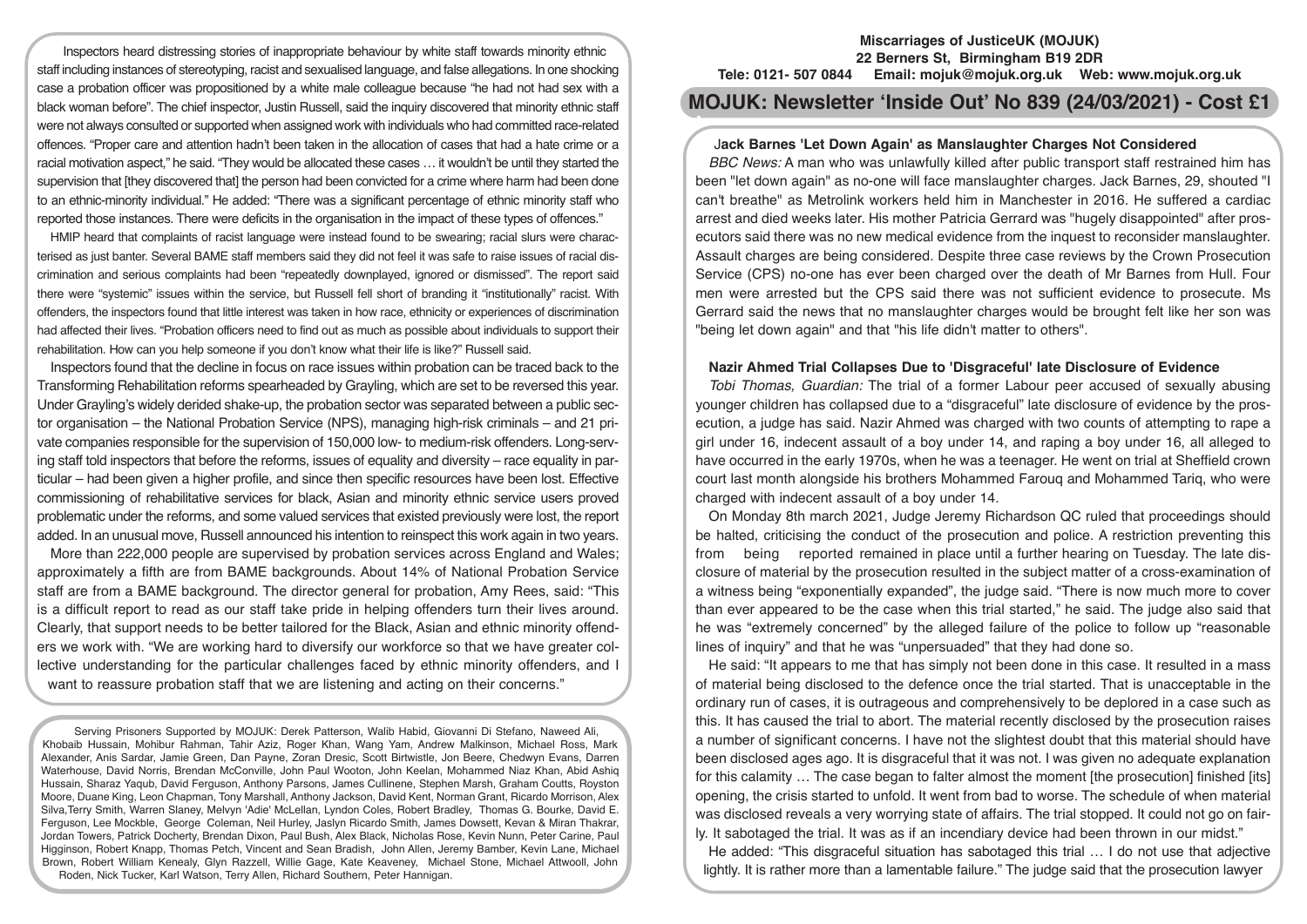Tom Little QC had conceded that it was unacceptable and had asked for time "to put things right". On Tuesday, the order became subject of an appeal by the prosecution, and a final decision will be made by the court of appeal. A Crown Prosecution Service spokesperson said: "We are appealing this decision and have explained this to the two complainants. If our appeal is successful we will seek another trial of the defendants. "In the meantime we will consider the judgment and ensure that lessons are learned from the issues in this case. We will continue our work to drive lasting improvements in our handling of disclosure to ensure that we provide the service the public rightly expect. The issues surrounding this case do not change our commitment to prosecuting non-recent allegations of sexual abuse where our legal test is met."

## **Police Set to Receive Greater Powers to Control 'Lefty Protests'**

*Zoe Darling, Justice Gap:* Police are set to receive greater powers to control 'Lefty protests' that are a 'threat to our way of life under a bill introduced to parliament yesterday which also increase the number of whole-life sentences and increase jail terms for sexual and violent offenders. The Police, Crime, Sentencing and Courts Bill confers upon police the right to dictate the start and finish times for public protests and set maximum noise levels. The bill also proposes to create an offence to catch protestors who unknowingly breach restrictions of which they ought to be aware. Obstructing entrances to parliament and the courts are set to become separate offences. Writing for the Daily Mail, Home secretary Priti Patel and Justice Secretary Robert Buckland claimed the new measures would allow police officers to 'safely manage' protests which 'threaten public order or stop people from getting on with their daily lives. A Home Office source told the Mail about the impact of protests by 'crusty eco-crusaders' on freedom of speech. '[The] disruption caused by some Lefty protests has exposed an emerging threat to our way of life, our economy and the livelihoods of the hard-working majority.'

Announcing the introduction of the Bill, Patel said: 'On becoming Home Secretary, I vowed to back the police to cut crime and make our streets safer. This Bill delivers on that promise – equipping the police with the tools they need to stop violent criminals in their tracks, putting the thugs who assault officers behind bars for longer and strengthening the support officers and their families receive.' The proposals come just six weeks after four activists accused of toppling the statue of slave trader Edward Colston pleaded not guilty to criminal damage. The statue, which was thrown into the Avon river last June, is estimated to have a value of £3,750. As it stands, the courts cannot impose a prison term of more than three months where the value of the damage caused is under £5,000. Under the new proposals, criminal damage to a memorial of any value will carry custodial sentences of up to 10 years and fines of up to £2,500. The bill also includes proposals for whole life sentences for people who kill children, and the end of automatic release halfway through prison terms for violent and sexual offenders. Peter Dawson, director of the Prison Reform Trust, accused the government of 'using sentencing legislation to play politics'. 'Sentences for serious crime have been getting much longer for two decades now, turning our prisons into places of despair', he said. 'But there is not a shred of evidence to show that this runaway inflation in punishment reduces crime'.

In response to the bill, chair of the Bar Council Derek Sweeting QC commented: ' 'The public are entitled to expect that tackling serious crime will be a priority, but politicians have to join up the dots. A crackdown on crime will mean more work for hard pressed courts and those who work in them. Decades of underfunding and mounting backlogs will not be turned around by increases in police numbers and tougher sentences.' The Bill proposes new rules to end

Newby said the new submission contains a "plethora of evidence" from the previously withheld documents pointing to a second silencer. It also includes phone logs to show Nevill Bamber did call his son 10 minutes before Bamber called the police. "If as a result of the fresh evidence, it is accepted that there were two calls including one call from his father and one from Jeremy, then it is an impossibility for Jeremy Bamber to have been at the scene at the relevant time to have committed the offences." Newby said. In total Newby said there were eight grounds for appeal including new evidence that the scene had been tampered with by Essex police and that police had seen signs of life inside the house while Bamber was with officers outside.

Newby was first approached by Bamber's supporters in late 2016. He said: "We would not have spent so much time pursuing this were we not convinced there is a significant evidence to suggest a miscarriage of justice." He added: "The evidence now supports the fact that every part of the reported case appears to be untrue, and there is now a new narrative to be told which if accepted by the commission and then in turn the court of appeal should lead to Jeremy Bamber being exonerated." The CCRC is expected to take several months to review the dossier. It has rejected two previous appeals by Bamber's former lawyers. "This is the most substantive submission by a mile," Newby said. The CCRC said it could not comment on the case until it had spoken to the family of the victims.

#### **CCRC Refer Cleveland Davidson to CoA – a Third Member of the Stockwell Six**

Mr Davidson was one of six young men (who later became known as the StockwellSix) tried at the Old Bailey in September 1972 following an alleged attempt to roba police officer in plain clothes. The officer in question, DS Ridgewell,led a team of officers from the British Transport Police called the "anti-mugging squad" who worked on the London Underground. Mr Davidson was one of 5 men convicted following the trial. The sixth man, Everet Mullins, was acquitted. Mr Davidson applied to the CCRC following its decision in December 2020 to refer the cases of two other members of the Stockwell Six, Courtney Harriot and Paul Green, to the Court of Appeal. All three cases will likely be heard together by the Court of Appeal in due course. The CCRC began its review of the Stockwell Six cases after it referred two other cases involving DS Ridgewell: Stephen Simmons and the Oval Four. The Court of Appeal quashed the convictions in both of these cases.

The CCRC has decided that there is a real possibility that the Court of Appeal will quash Mr Davidson's conviction on the basis of: New evidence relating to the conviction of DS Ridgewell for conspiracy to steal whilst working as an officer for British Transport Police in 1978; and The recent successful appeals in the earlier CCRC referrals of Stephen Simmons in (R v Simmons[2018] EWCA Crim 114) and the Oval 4, (R v Trew, Christie and Griffiths [2019] EWCA Crim 2474). The CCRC is still very keen to hear from the remaining members of the Stockwell Six: Texo Joseph Johnson, Ronald De'Souza and Everet Mullins. The CCRC would also like to hear from anyone else involved in a case where DS Ridgewell played a role. The CCRC can be contacted on 0121 233 1473. - Mr Davidson was not represented in his application to the CCRC.

#### **Race Issues Sidelined Since Probation Service Shake-Up, Says Watchdog**

*Jamie Grierson, Guardian:* Perpetrators of racist crimes are being allocated to black, Asian and minority ethnic probation officers without warning, inspectors have said, as they warned that issues of race had been sidelined in the sector. Her Majesty's Inspectorate of Probation (HMIP) found that the service's focus on racial equality had declined since disastrous privatisation changes were introduced in 2014 by the then justice secretary, Chris Grayling. This lack of interest in race issues applies to both BAME offenders being managed by the probation service, and staff who are from BAME backgrounds, the report said.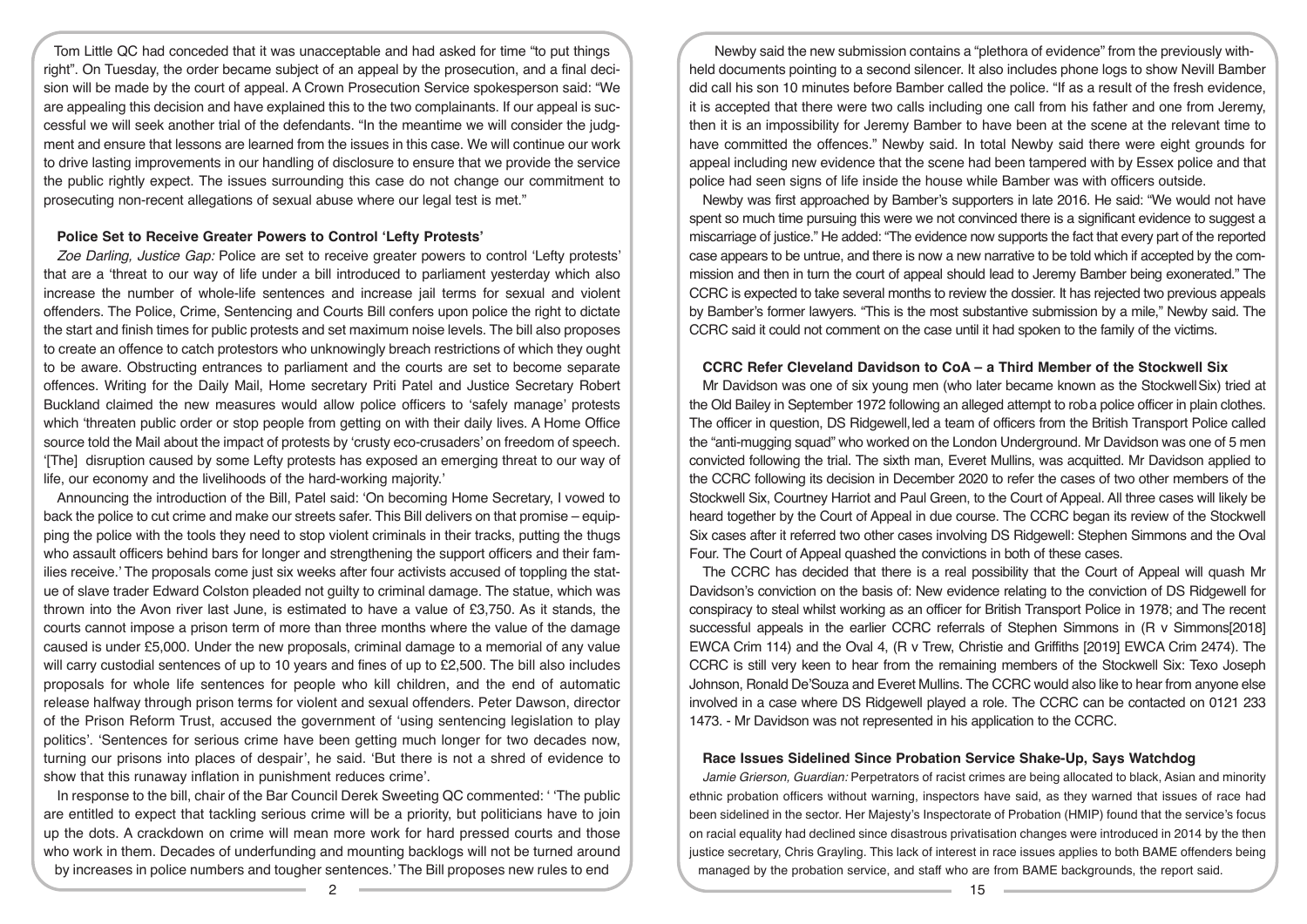was valid law and how a positivist or natural law proponent might answer this. Equally interesting is the question underpinning Nuremberg and Tokyo: should the judgments, and the laws and precedents created by these tribunals, be accepted as valid jurisprudence, despite several blatant defects from a positivist standpoint? The legitimacy of many institutions, such as the Geneva Convention, the idea of universal jurisdiction or the International Criminal Court, depend in part on the answer to that question.

#### **Jeremy Bamber Lawyers Hopeful for Release as Fresh Legal Challenge Launched**

Who has been imprisoned for more than 35 years for murdering five members of his family, has said he is "filled with hope" of being released after submitting a fresh legal challenge against his conviction. Bamber's lawyers have compiled a dossier running to thousands of pages based on new evidence that challenges his 1986 conviction for the notorious White House Farm murders in Essex. On Wednesday the submission was made to Criminal Cases Review Commission (CCRC), which will now decide if the case should be referred to the court of appeal for a second time.

Mark Newby, Bamber's solicitor who specialises in miscarriages of justice and helped overturn the wrongful conviction of Victor Nealon after nearly 17 years, said: "Mr Bamber is going back to the CCRC because he got a significant amount of fresh evidence to show the conviction is unsafe. It is now for the CCRC to decide." The challenge is based on 347,000 pages of evidence, including Essex police logs, that were originally withheld from Bamber under public interest immunity laws that no longer apply after 30 years. Bamber said he had "multiple grounds" for an appeal. He told the Guardian: "Our comprehensive submissions contain the evidence to prove that the jury at my trial were not provided with the full facts and that they were misled repeatedly. "I am filled with hope and anticipation that the new submissions to the CCRC will achieve a speedy referral to the court of appeal." The CCRC has a duty to refer the case if it believes there is a reasonable chance the court of appeal will quash Bamber's conviction.

Bamber's adoptive parents, Nevill and June Bamber, were shot dead inside their Essex farm in the early hours of 7 August 1985, along with their adopted daughter, Sheila Caffell, and her six-year-old twin boys. Bamber, then 24, phoned the police to say his father had called him at 3.26am, saying Caffell had "gone crazy and has the gun". Initially, police believed Caffell, a 28-year-old model known as Bambi who had recently been diagnosed with schizophrenia, had fired the shots then turned the gun on herself. But then Bamber's relatives found a silencer in the farm that was said to contain blood belonging to Caffell. And in September 1985, Bamber's ex-girlfriend told police he had discussed killing his family. Days later Bamber was charged with the murders. At trial, the prosecution argued that, motivated by the prospect of inheriting the £436,000 family fortune and considerable land, he had killed all five then placed the rifle in his sister's hands to make it look like a murder-suicide. It claimed it was impossible for Caffell to have shot herself with the silencer on because her arms were not long enough to pull the trigger and that Nevill Bamber could not have called his son at 3.26am because by then he had been shot. At the end of the trial in October 1986, the jury was sent out to reach a verdict, but returned to ask the judge for clarification on the silencer and blood evidence. The judge said it contained only Caffell's blood, and instructed the jury that the silencer "could, on its own, lead them to believe that Bamber was guilty".

The jury convicted Bamber by a 10 to two majority. He has always maintained his innocence. But the jury was not told of a letter from the head of biology at Huntingdon Forensic Science Laboratories saying the blood on the silencer could have come from Sheila Caffell or another relative, Robert Boutflour who has since died. Last year a high court judge denied Bamber access to documents that may have suggested a second silencer was found at the scene, but Mr Justice Knowles said new evidence in the case should be considered by the CCRC.

the need for court parties to 'travel unnecessarily to court by allowing criminal courts to maximise the use of video and audio technology as it develops'.

The civil liberties group Liberty denounced the government's crackdown on protests as an 'assault on our rights', further stating that 'they risk stifling dissent and making it harder for us to hold the powerful to account'. David Lammy MP, Labour's Shadow Justice Secretary, said: 'A decade of Conservative cuts and failed ideology has left us with a justice system that is failing victims of crime and creating endless cycles of re-offence.' He added that the 'relatively light sentence' Thomas Griffiths received after the horrific killing of Ellie Gould 'shows that some criminals deserve tougher sentences'.

According to the government, the Police, Crime, Sentencing and Courts Bill seeks to 'equip the police with the powers and tools they need to protect themselves and the public, while overhauling sentencing laws to keep serious sexual and violent offenders behind bars for longer, and placing greater emphasis on rehabilitation to better help offenders to turn their lives around and prevent further crimes'. Measures include: widening laws to prevent adults in 'positions of trust' from engaging in sexual relationships with young people under the age of 18 'bringing sports coaches and religious leaders in line with other occupations such as teachers and doctors'; new court orders to 'boost efforts to crack down on knife crime, as well as make it easier to stop and search those suspected of carrying a blade'; whole life orders (WLOs) for child killers

\* Whole life Orders for the premeditated murder of a child as well as allowing judges to hand out this maximum punishment to 18 to 20-year olds in exceptional cases to reflect the gravity of a crime (e.g, terrorism); \* New powers to halt the automatic early release of offenders who pose a danger to the public; \* For children who commit murder, new starting points for deciding the minimum amount of time reducing the opportunities for over 18s who committed murder as a child to have their minimum term reviewed; \* Ending the halfway release of offenders sentenced to between four and seven years in prison for serious violent and sexual offences such as rape, manslaughter and GBH with intent. Instead they will have to spend two-thirds of their time behind bars; \* Changing the threshold for passing a sentence below the minimum term for repeat offenders, including key serious offences such as 'third strike' burglary which carries a minimum three-year custodial sentence and 'two strike' knife possession which has a minimum 6-month sentence for adults, making it less likely that a court will depart from theses minimum terms; \* Reforming criminal records disclosure to reduce the time period people have to declare previous non-violent, sexual or terrorist convictions to employers; \* Introducing life sentences for killer drivers. \* Tougher community sentences which double the amount of time offenders can be subject to curfew restrictions to two years; \* Extended 'positions of trusts' laws to protect teenagers from abuse by making it illegal for sports coaches and religious leaders from engaging in sexual activity with 16 and 17-year-olds; \* New rules to end the need for participants to travel unnecessarily to court by allowing criminal courts to maximise the use of video and audio technology as it develops; \* Enshrining open justice principles by allowing for remote observers – using video and audio technology – across the vast majority of our courts and tribunals improving public access and transparency; \* New stop and search powers against convicted knife offensive weapons offenders designed to ensure offenders are steered away from crime and if they persist in carrying a knife or an offensive weapon, that they are more likely to be caught and put in prison, \* A legal duty on local authorities, the police, criminal justice agencies, health and fire and rescue services to tackle serious violence through sharing data and intelligence.\* Doubling the maximum sentence for assaulting an emergency worker from 12 months to 2 years.

14 3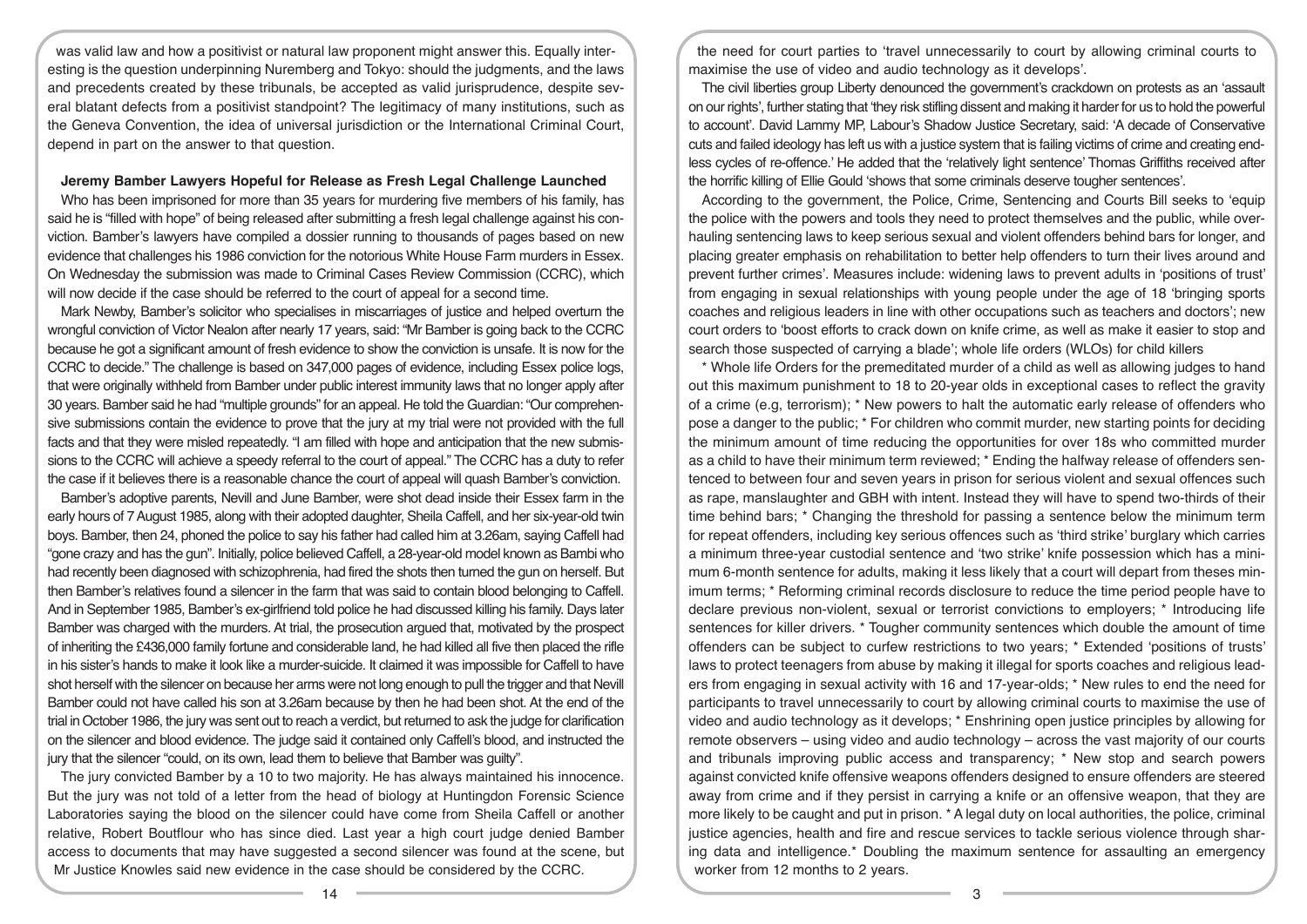# **Prisoners Held in Inhumane Segregation 'Simply Wrong and Must Cease'**

*Kyran Kanda, Justice Gap,* Prisoners at HMP Wakefield are being held in solitary confinement for periods that are 'simply unacceptable and arguably inhumane', according to the latest report by the prisons watchdog. The report published by the Independent Monitoring Board found that an informal system of 'merry-go-round' had emerged where governors negotiated for prisoners to be transferred from one segregation unit directly to another. 'This is simply wrong and must cease,' the report says.

MB a statutory body comprised of local members of the community which is responsible for monitoring prisons. One particular prisoner had served 949 days separate from other prisoners, and others had served between 100-300 days under continuous segregation. The IMB identifies an 'evident deficiency' in the prison being able to strategically manage prisoners with complex behaviours, such as those with a propensity to commit acts of violence. The practice of long-term segregation and the physical environment at HMP Wakefield was more likely than not to induce, rather than prevent, mental ill-health. The segregation was largely authorised under rule 45 of the Prison Rules 1999 which permits a governor to remove a prisoner from the general population if it is for the 'maintenance of good order or discipline or in his own interests that a prisoner should not associate with other prisoners'. The report also found issues with the quality of mental health support offered to prisoners. Long-duration segregation had a clear impact on prisoners, some of whom presented with complex behaviours, such as self-harm and violence against staff. The report recommended that a mental health nurse should attend and contribute to discussion for any prisoner under consideration for further segregation.

This situation is a deterioration of concerns that were highlighted by IMB in the 2017/18 report, when it highlighted the 'detrimental impact of prolonged segregation' on prisoners. At that time, the IMB recommended that it was a matter of extreme urgency that prisoners with serious acute mental health conditions be transferred to appropriate accommodation. The IMB cautions the minister directly that a failure to address its concerns damages its 'credibility and reputation among prisoners and staff'. It warns against the risk that ignoring concerns is to 'disregard them as intractable and to be endured'. The report makes clear that segregation should not be used where it is unlikely to improve a prisoner's behaviour, and a significant number of prisoners at HMP Wakefield should not be in segregation because of the impact on their mental health.

#### **Giovanni Di Stefano - The Devil's Advocate**

Jim Sheridan, the six times Oscar-nominated writer and director and his core documentary team has bought the exclusive rights to 'The Devil's Advocate', a biography of life with the infamous 'lawyer', Giovanni Di Stefano by his son Michael Di Stefano, and are currently in negotiations for a limited documentary series with broadcasters and major platforms. Sheridan, the acclaimed producer and storyteller has earmarked the story of the notorious lawyer, dubbed by the press as 'The Devil's Advocate, as one of his key projects for 2021 and 2022. The working title is 'The Devil's Advocate – How to Win Friends and Influence Despots'.

Giovanni Di Stefano represented a collection of dictators and major crime figures, before being jailed for masquerading as a lawyer, it transpired that he had no formal legal qualifications. Di Stefano's cast of clients was impressive including Manuel Noriega, Saddam Hussein, Tariq Aziz, Ali Hassan al-Majid (known as Chemical Ali), Slobodan Milosevic, the Warlord Arkan, Charles Manson and gangsters Charlie Richardson and Brink's Matt Heist bandit - John 'Goldfinger' Palmer, amongst many other villains, convicted murderers and despots. Sheridan said "It's very easy to see this as a dramatic feature, but I think for now - the documentary form will suit the story better. This is an intriguing story and truly unique. The lead character is simply

bombing of Japan and the continuous bombardment of civilians by the Americans. Justice Pal considered the Tokyo Tribunal an example of victors' justice, hypocrisy and revenge against Japan, which might be understandable on moral or political grounds but not on legal principle.

*Lack of Fair Conditions and Impartiality* - The rules and procedures for the tribunals had been written by the allied forces, predominantly the Americans. The US provided the key prosecutors, staff and equipment. Neither Germany nor Japan had been consulted as part of creating the tribunals. Each tribunals' legal approach was common law, not the civil law system which was customary in the defeated countries. German and Japanese defence counsel had to adjust to an unknown justice system with very little training or preparation time and were nowhere near as well resourced, or supported as the prosecution. No German judge sat on the bench in Nuremberg and no Japanese judge in Tokyo. Justice Bert Rölling of the Netherlands made this point in his dissent in Tokyo: a court entirely packed by appointees from the victorious nations cannot be seen to be impartial. Adding judges from neutral countries and a Japanese judge to the bench in Tokyo could have helped to create a more wholesome perception of the court and expanded its reasoning.

A*ccountability:* The role of Emperor Hirohito was highly contentious amongst the judges, especially Justices William Webb (Australia) and Henri Bernard (France). The position adopted by the Japanese accused and, for political considerations, the US military was to distance the Emperor from the Tribunal and prevent him from being charged with war crimes, due to his divine status and complex symbolic function in Japanese society. Judges Webb and Bernard were more inclined to view Hirohito as constitutional monarch in European fashion who'd be accountable for the actions of his cabinet and military. Bernard noted that a Tribunal's verdicts cannot be valid where it was permitted that the person ultimately accountable could escape justice and therefore the Tribunal's procedure had been defective.

*Natural Justice:* Objections like Stone's, Rölling's, Bernard's or Pal's are, at heart, positivistic ones: almost nobody disagreed that the war and actions by the Nazis and Japanese had been appalling beyond compare and there was little pity for any of the accused. But claiming that the accused received a fair trial in a legitimate tribunal, according to due process and validly enacted law rang false to many jurists. Other schools of thought had no such concerns: Justice Delfín Jaranilla of the Philippines, himself a victim of Japanese actions during the Bataan Deathmarch, criticised his fellow judges as too lenient in refraining from imposing more death sentences on the Japanese accused. His reasoning was that the actions committed were so heinous as to endanger the very fabric of what it means to be human and must therefore be regarded as criminal and harshly punished.

Justices Ivan M. Zaryanov (Tokyo) and Iona Nikitchenko (Nuremberg) of the Soviet Union expressed the purpose of the trials was to secure swift punishment for the accused, not adherence to positivist ideas about the rule of law. Being accustomed to the political courts of the Stalin era, they were also unfamiliar with the concept of dissenting judgements. The general public mood also pointed towards the need for punishment, adopting the idea that justice must give victims closure and enact retribution by giving the guilty what they rightly deserve. Indeed, most people untrained in the positivist, analytical skills of legal practice, are arguably "natural law" proponents: morality, deservingness and fairness underpin and cannot or should not be separated from positive law. So even if there is no written, pre-existing, duly enacted law that would address actions like the ones on trial in Nuremberg or Tokyo, the trials and charges would still be just and right if they cover the issues which are at stake. It is a common undergraduate jurisprudence question to ask if Nazi law (or some other terrible legal regime)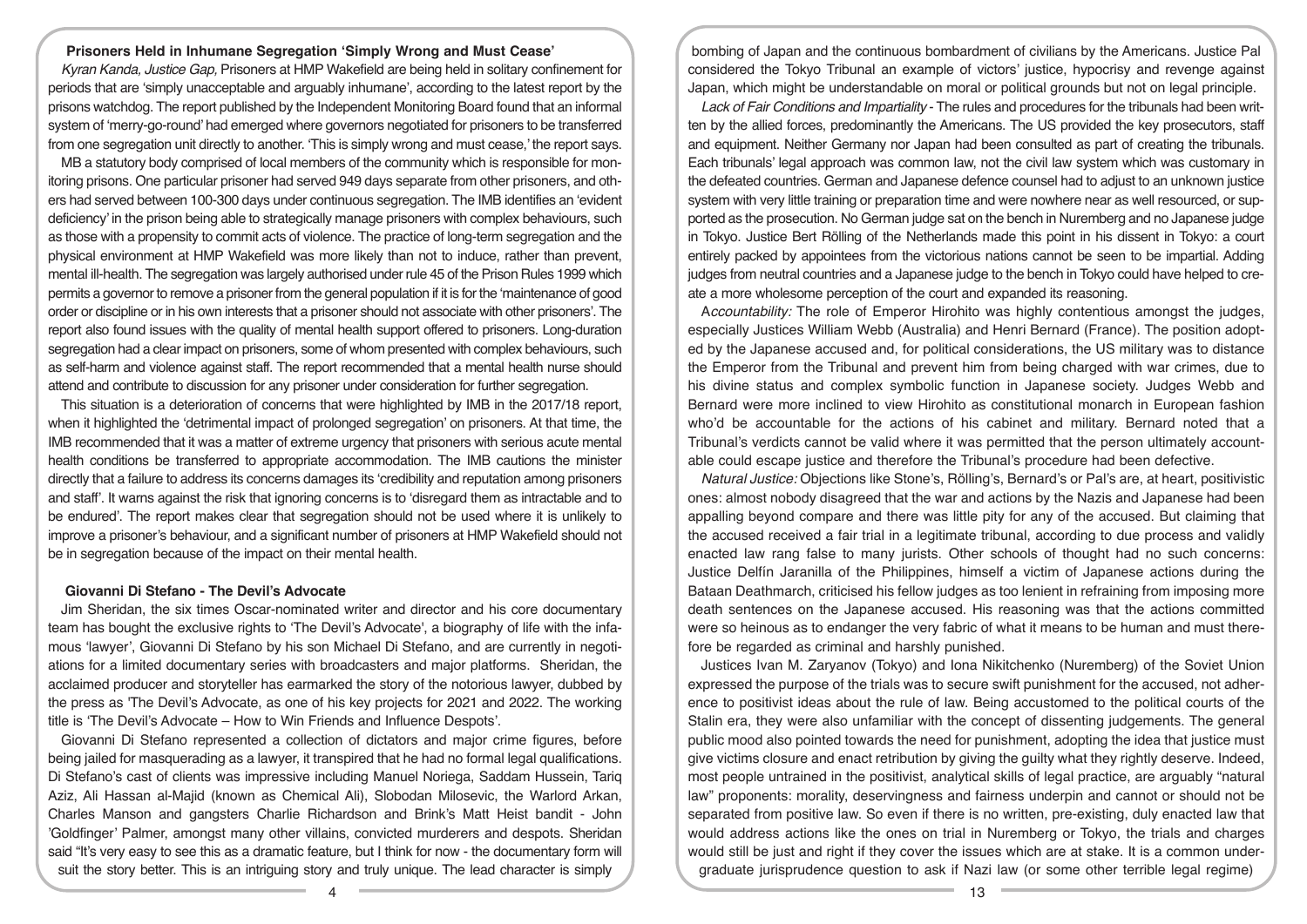# **A Person Should Not be Punished For Doing Something That is Not Prohibited by Law.**

*Benjamin Bestgen, Scottish Legal News:* Justice must be done and seen to be done – but whose justice? That is the uncomfortable question. It's said that the creation of laws sometimes resembles sausage-making: you need a strong stomach if you really want to know what goes into it. This is particularly true in international law. There are to this day no globally fully recognised authorities or institutions which can create or enforce international law with the expectation of general acceptance in the international community. But attempts to create reliable international jurisprudence are vital, as the world is increasingly interconnected. The Nuremberg Trials and the Tokyo Tribunal, which followed the end of World War II, are jurisprudentially very interesting, the latter maybe more than the former, due to the broader international composition of the judges and the number of dissenting opinions. Netflix even made a miniseries of it.

In the Nuremberg Trials, only France, Britain, the US and the Soviet Union sat in judgement over the remaining Nazi elite. In Tokyo, the bench was composed of 11 judges, one each from the US, Canada, the Netherlands, Britain, France, the Soviet Union, Australia, New Zealand, the Philippines, China and India. The Nuremberg Trials and the London Charter, which provided the rules and procedures, served in part as precedent for Tokyo. Need for a trial? In the early 1940s, discussions between the Allies took place about how to deal with the Nazis and the Japanese once the war was eventually won. Several voices recommended the summary execution of enemy leaders and officers – a sentiment both understandable and far from unusual in war. But the unprecedented scale and ferocity of World War II and the political complexity of it recommended ultimately another approach: acknowledging the irreversible impact of the war on the world, the Allies decided that a precedent should be established to demonstrate what Nazism and Japanese imperialism had led to. It was also deemed important to address, document and prosecute some of the particular atrocities and acts of aggression that formed part of the wars in Europe and Asia-Pacific. The Allies considered that the rule of law, due process and a public tribunal would be the best forum to accomplish this.

*Victors' justice?* Both Nuremberg and Tokyo stood on shaky ground for the legitimacy of the tribunals, with US-American military influence heavily felt in the funding, resourcing and establishment of both. US Supreme Court judge Harlan Fiske Stone called Nuremberg a "highgrade lynching party" and a "pretence at running a court and proceeding according to common law". Justice William O. Douglas was equally scathing, calling the tribunal "a substitute of power for principle". Indeed, most of the criminal charges levelled against the Nazis and the Japanese leadership didn't exist in international or domestic laws at the time. Legal concepts like "aggressive war", "genocide" or "crimes against humanity" had been created by the Allies for the purposes of the trials. The generally accepted principle of nulla poena sine lege (No penalty without a law.) was violated. The idea of universal jurisdiction had not been established jurisprudence. It was far from clear if the tribunals themselves were lawfully constituted according to any established international rule or convention.

Most powerfully, these principled objections were stated by Justice Radhabinod Pal of India in his dissenting opinion in the Tokyo Tribunal. Pal didn't deny that the Japanese army had committed terrible acts but legally, he concluded that the tribunal itself was illegitimate. He opined all of the accused should be acquitted, as in law, there was no valid basis for punishing them. He also considered that several of the new war crimes which had been created could be levelled against the Americans and other allied forces as well: note the atrocities committed by colonial powers like Britain, France or the Netherlands in their overseas colonies or the nuclear

unbelievable, and we are delighted to have the exclusive co-operation of Giovanni, his family, his long term assistant and his personal lawyer to tell the story." The producers are already in production, and have filmed with Di Stefano's wife in Belgrade, his mother in Italy, his son and lawyer in London and also interviewed Giovanni in prison in the UK. The project is targeting March 2022 to come to market. Executive Producer Jezz Vernon from co-producer Port Royal Media, said, "the subject material is jaw-dropping, we're excited to bring Jim's vision of the story to the screen. It's a huge coup that Giovanni and his family have chosen to work exclusively with us."

 Giovanni will be released later this year from prison after an 8-year sentence for masquerading as a lawyer without licence or qualifications. Upon the release of Di Stefano, Sheridan's team will follow his next adventures and exploits. Di Stefano is expected to be deported immediately upon his release having served 8 years of his 14-year sentence for legal fraud.

Giovanni Di Stefano, A9460CW, HMP Maidstone, 36 County Road, Maidstone, ME14 1UZ

## **Police, Crime, Sentencing and Courts Bill**

Commenting on the Police, Crime, Sentencing and Courts Bill introduced to Parliament March 8th, Peter Dawson, director of the Prison Reform Trust, said: "Yet again we face the depressing spectacle of a government using sentencing legislation to play politics. Sentences for serious crime have been getting much longer for two decades now, turning our prisons into places of despair. But there is not a shred of evidence to show that this runaway inflation in punishment reduces crime. Hard cases make bad law, and this confused bill repeats the mistakes of so much other politically inspired legislation with calamitous results. It will blight the lives of people living and working in prisons long after the temporary electoral considerations which inspired it have been forgotten." Many of the sentencing provisions in the Bill were put forward in the government white paper A Smarter Approach to Sentencing. The Prison Reform Trust's response to the white paper is available by clicking here. In answer to a parliamentary question on 11 March 2021, Chris Philp MP, Parliamentary Under Secretary of State at the Ministry of Justice, said that "harsher sentencing tends to be associated with limited or no general deterrent effect".

# **MI5 Policy Allowing Agents to Commit Crimes Was Legal, Say Judges**

Dan Sabbagh, Guardian: MI5's partially secret policy of allowing agents to participate in serious crimes in pursuit of intelligence was legal, three court of appeal judges have concluded. The judges held on Tuesday 9th March 2021, that MI5 was "not above the law" because the long-established power did not equate to an immunity from prosecution, in the latest step in a long-running legal case brought by four human rights groups. At a hearing in the case in January government lawyers told a court that MI5 officers could in theory authorise an informer to carry out a murder if they were "an extremely hostile individual". But in its judgment the appeal court concluded any authorisation given by MI5 officers to informants would have been acceptable because the spy agency's internal guidance said it could only apply proportionately. The guidance, the judges stated, "stipulates that authorisation may only be given" where "the potential harm to the public interest from the criminal activity is outweighed by the benefit to the public interest derived from the anticipated information the agent may provide". As a result there was "a limit to what criminality may be authorised".

Human rights groups indicated they would seek to appeal to the supreme court. Maya Foa, the director of Reprieve, said: "The idea that the government can authorise undercover agents to commit the most serious crimes, including torture and murder, is deeply troubling and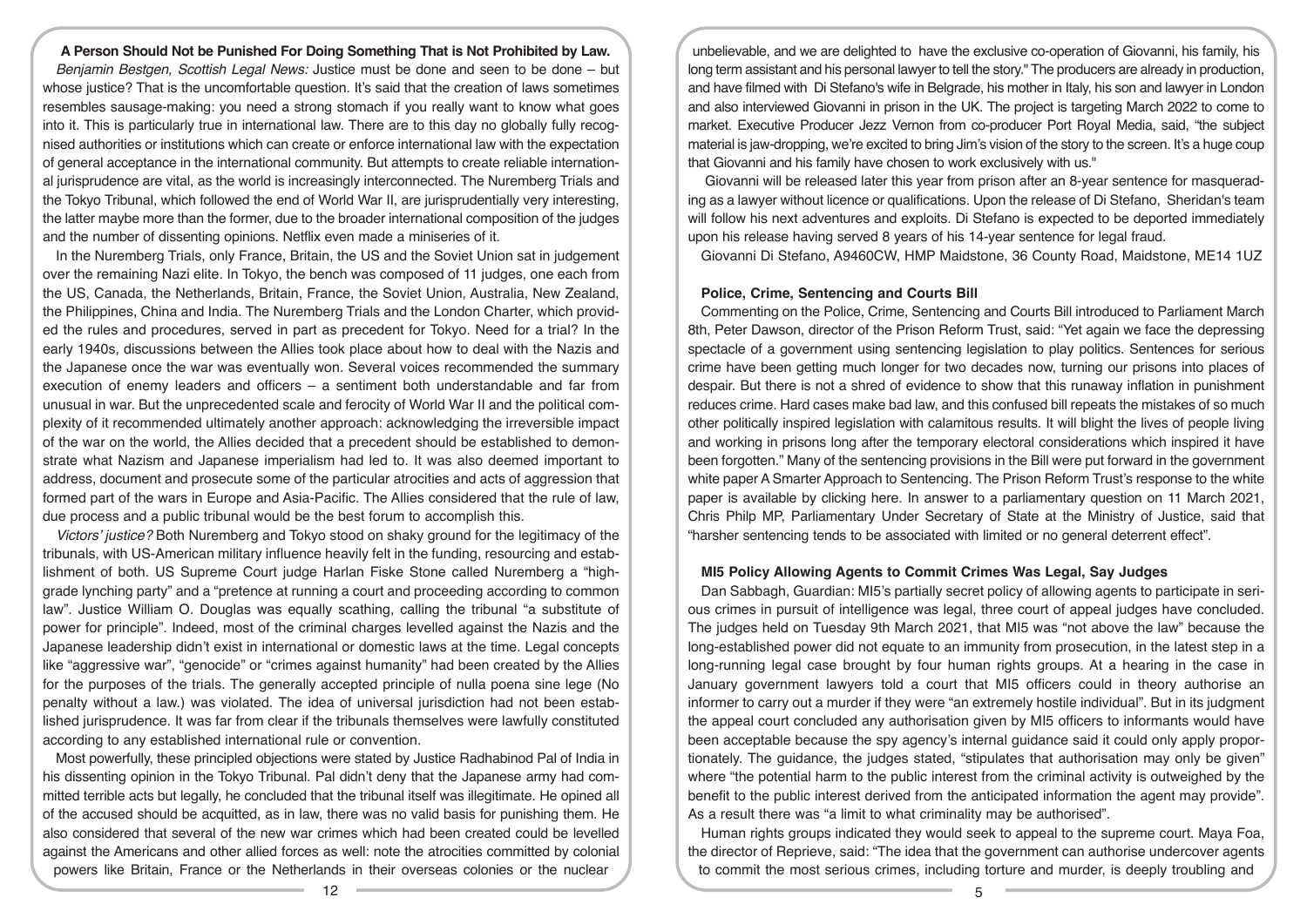must be challenged." Critics say agents operating in Northern Ireland have repeatedly been accused of colluding in murder, although bringing cases to court has proved complex. Last summer, prosecutors decided not to charge two former MI5 officers, among others, relating to cases involving an IRA informer, codenamed Stakeknife.

Priti Patel, the home secretary, said she was pleased the court of appeal had recognised "the vital role that undercover agents play in preventing and safeguarding victims from serious crimes". Home Office sources cited the case of Naa'imur Zakariyah Rahman, who was jailed for life in 2018 for plotting to kill the former prime minister Theresa May. He was caught following an undercover operation in which he was provided with what he thought was a jacket and rucksack packed with explosives.

The court battle applied to MI5's previous policies, which date back to at least the 1950s. The agency says it is often necessary to allow informants to commit some crimes so their cover is not blown. Fifteen months ago, a lower tribunal concluded that MI5's informants policy was legal, but only narrowly, by three to two. Ministers, concerned about the outcome of future legal challenges, introduced the covert human intelligence sources bill to put MI5's policy on a statutory footing. Labour split on whether to oppose it, but the Conservatives' Commons majority ensured it passed into law on 1 March. However, the Scottish parliament formally rejected the bill, meaning the judgment of the court of appeal is potentially more significant there. Without the legislation, the spy agency is able to rely on the powers in the guidance upheld by the court of appeal as legal.

#### **CCRC Rarely Does the Job Effectively According to SARARI**

Which was set up to look into miscarriages of justice, rarely, SAFARI feels, does the job effectively. They mostly fail to investigate anything more than paperwork presented to them – they don't look 'outside the bundle'. It's shocking that the task of actual investigation should have to be done by volunteers, such as the Innocence Project London (IPL). Funding for legal support and representation has been cut back to the extent that fewer than 20% of the population qualify for legal aid, which means that many individuals are being excluded from accessing justice for life-changing legal issues. The IPL was established in 2010 with the aim of undertaking thorough and objective investigations into alleged wrongful convictions of individuals who have maintained their innocence and exhausted the criminal appeals process. (This is what the CCRC are supposed – and funded – to do.)

The pro bono (work undertaken without charge) clinic is based at the University of Greenwich, School of Law and Centre for Criminology. In January 2016, the IPL became a member of the Innocence Network, based in the United States of America; it is currently the only one in England that is a member of this Network. They are also a member of the European Innocence Network. The IPL sits at the end of the criminal justice process, where students work to understand the evidence that convicted the individual. Students from law and criminology work in small groups on a case, alongside a practising lawyer and academics.

In nearly all cases an applicant will have already appealed their conviction or sentence, therefore the work of the project centres on submitting an application to the CCRC, having done all the investigation for them. The CCRC then can refer a conviction back to the Court of Appeal on the basis that there is a real possibility the Court will find the conviction unsafe, in the context that it would have changed the jury's decision had they been aware of it. The CCRC's requirements to do this are fresh evidence or a new legal argument, neither of which were adduced at trial or appeal. Students who work on the Project review all of the evidence and available case files in an attempt to satisfy these requirements. The cases they work on should have the prospect of fresh evidence or new legal argument to have the best possible chance for them to make an application to the CCRC.

tion of causing distress. This is a difficult element to prove. In many circumstances, without recorded dialogue or threats around the sharing of the imagery, it will simply not be possible to evidence this intent. Not only is this element difficult to evidence, it is also not always present. Private sexual images may be shared for other purposes, such as boosting the social standing of the perpetrator or making financial gains from the images.

But where such images or footage are shared without consent, that should be sufficient for the act to be considered an offence. Indeed, Ms McDermott reflects in the BBC documentary that she is unable to say for certain that either of the instances of 'revenge porn' against her were committed for the purpose of causing her distress; all she knows is that intimate images of her were shared against her consent and it had a devastating impact upon her life. This is perhaps because the sexual shaming of women which routinely takes place in society is not always rooted in revenge or malice against that individual woman, but rather a wider culture of holding women to a higher standard, policing women's sexuality and exacting punishment on women who fail to meet the contradictory expectations placed upon them.

It is relevant that in December 2020, after the New York Time revealed that videos on the pornography website Pornhub involved minors and victims of sex-trafficking, Pornhub removed all content uploaded by unverified users, reducing its material from 13 million to 4 million videos.[8] Clearly, greater emphasis needs to be placed on those sharing sexual imagery to ensure that the subjects give free, informed consent and are over 18 years of age. The intention of the person sharing the images should be irrelevant if there is no consent. Indeed, the statutory defences provided within the Act are at odds with the mens rea. It is a defence to a charge of sharing 'disclosing private sexual photographs and films with intent to cause distress' if it can be shown that the perpetrator: 'reasonably believed that the disclosure was necessary for the purposes of preventing, detecting or investigating crime' (section 3) 'the disclosure was made in the course of, or with a view to, the publication of journalistic material, and he or she reasonably believed that, in the particular circumstances, the publication […] was or would be, in the public interest' (section 4). 'he or she reasonably believed that the photograph or film had previously been disclosed for reward, and he or she had no reason to believe that the previous disclosure for reward was made without the consent of the individual [who appears in the photograph or film]' (section 5).

It is hard to envisage a circumstance whereby a person shares private sexual images without consent but with the intention of causing distress, yet can reasonably argue they thought the person in the image had given consent, or that they believed sharing the image was in the public interest. The addition of the requirement for intending distress appears at odds with the rest of the legislation and an entirely unnecessary component of the offence.

The Solution? 1. Eradicate use of the term 'revenge porn' and adopt the term 'image-based sexual abuse', which more appropriately reflects the gravity of the crime and the impact upon the victim, without engaging in victim blaming. The individual offences of threatening to share and sharing private sexual images without consent both fall under this umbrella term. 2. Remove the requirement to demonstrate an intention to cause distress, and replace it with the same mens rea used for other sexual offences: a lack of reasonable belief in consent (see, for example, Sections 1-3 of the Sexual Offences Act 2003). This would prioritise the right of women to choose who is privy to their private sexuality and place responsibility upon those sharing sexual imagery to receive informed, voluntary consent before doing sharing, regardless of the intention behind sharing the images.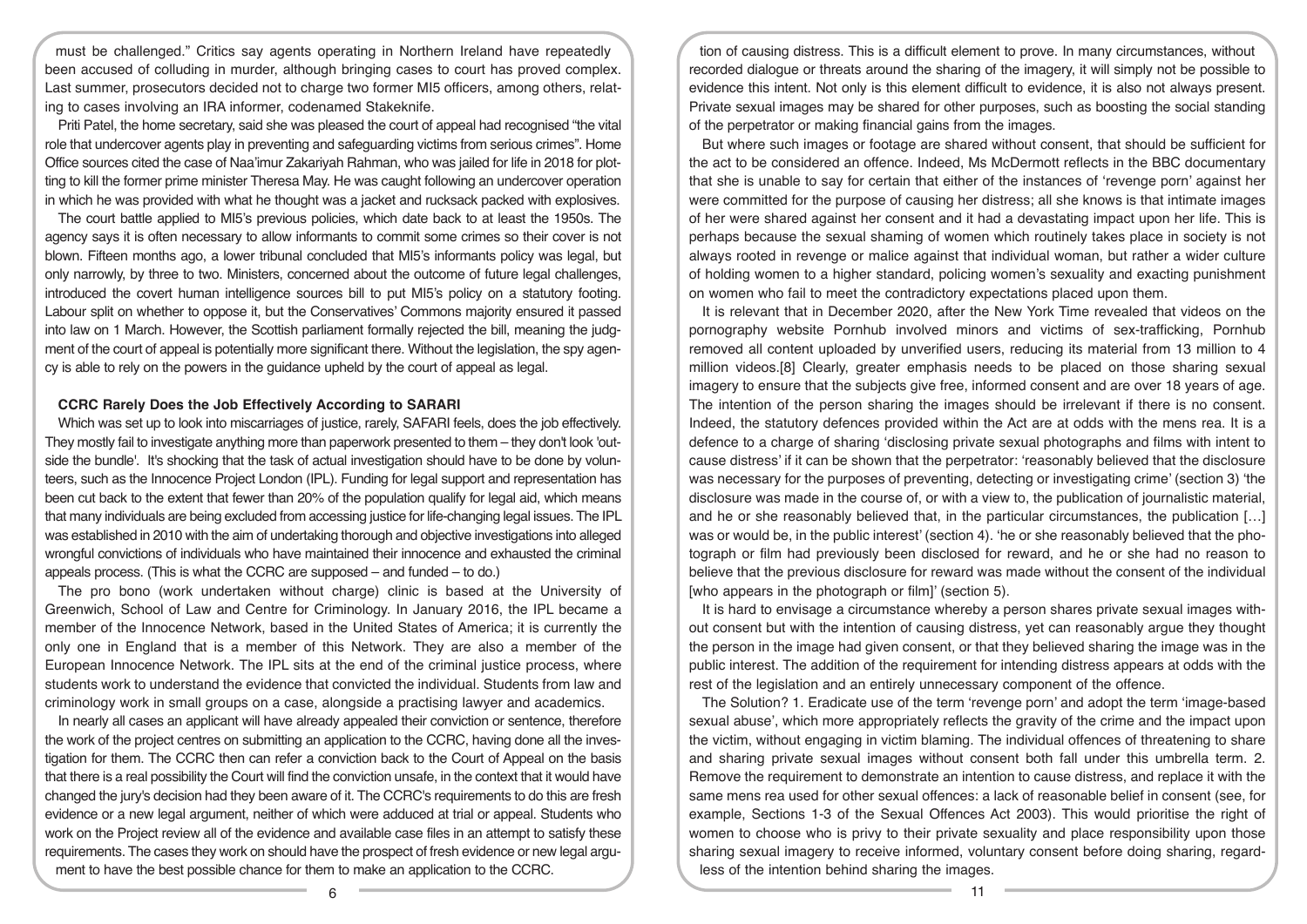In 2014, the Crime Prosecution Service published guidelines on existing legislation, in an attempt to support convictions for the crime of sharing private sexual images without consent. However, after mounting pressure from campaign groups, the Criminal Justice and Courts Act 2015 ('the Act') created the offence of 'Disclosing private sexual photographs and films with intent to cause distress', which is punishable by up to two years in prison. More recently, legislation around sharing private sexual images became the subject of a new campaign, seeking to make the act of threatening to share private sexual images a criminal offence.

This campaign was supported by organisations such as Refuge, 44,615 of whose supporters wrote to government ministers requesting a change in the legislation. A reality television star, Zara Mcdermott, added her voice to this campaign in a BBC documentary entitled 'Zara McDermott: Revenge Porn'. In the documentary, Ms McDermott recounts two instances of having private sexual images shared without her consent. The documentary also covers the harrowing story of Damilya Jossipalenya, who was at university in London when she jumped to her death from the window of her flat. Ms Jossipalenya's suicide followed a campaign of harassment by her boyfriend, who had threatened to share a video of Ms Jossipalenya with her family in Kazakhstan. This segment of the documentary ends with Ms McDermott explaining why she believes the threat to share private sexual images can be equally as damaging as the act of sharing them. The Domestic Abuse Bill will be enacted later this year and will include wide ranging reforms, such as a statutory definition of domestic abuse. Just four days ago, the government announced that it will also include the criminal offence of threatening to share sexual private images. By all accounts, this is important progress for survivors of domestic abuse.

However, there is a current of gender-based discrimination running through the legislation and language around this topic. 'Revenge porn' is a term which has been widely adopted to describe the action of sharing private sexual images of a person without their consent. Not only was it the title of a BBC documentary, but it has been used by the government itself, in material used to inform the public about the offence. This terminology is highly problematic. The word 'revenge' indicates that the victim of the crime has committed some form of trespass against the perpetrator of the offence. Indeed, 'revenge' is defined as: 'the action of hurting or harming someone in return for an injury or wrong suffered at their hands'. Use of the word 'revenge' reflects systemic sexism and victim-blaming, which implicates female victims of sexual offences in the abuse and violence they suffer. It deflects blame away from perpetrators. This is, of course, not a new phenomenon. Blaming women dates at least as far back as Adam, Eve and the apple. It is essential that we apply scrutiny to the language used to describe women, sexual offences and domestic violence, to ensure it is helping to protect women rather than contributing to damaging stereotypes.

The use of 'porn' is similarly inappropriate. 'Pornography' commonly refers to images created created for the purpose of being widely distributed. Porn actors, who are themselves stigmatised sex workers, do not benefit from their work being conflated with a criminal offence. The victims of so-called 'revenge porn' also do not benefit from images of them being conflated with those which are created and shared for profit. The reluctance to place full responsibility on the perpetrators of this crime appears to have influenced the elements of the offence itself. It is framed in the Act thus: (1) It is an offence for a person to disclose a private sexual photograph or film if the disclosure is made  $-$  (a) without the consent of an individual who appears in the photograph or film, and (b) with the intention of causing that individual distress.' The mens rea (or 'mental element') of the offence requires that the person who shared the images did so with the inten-

#### **CCRC Response to Report of Westminster Commission on Miscarriages of Justice**

The Criminal Cases Review Commission ('CCRC') welcomes the publication 5th March 2021, of the Westminster Commission's report: "In the Interests of Justice – An inquiry into the Criminal Cases Review Commission". The CCRC has been pleased to co-operate with the Commission throughout its inquiry, including by way of oral evidence to the inquiry by the CCRC's Chairman and Chief Executive on 15 July 2019, and through detailed written submissions. The CCRC recognises the importance of giving proper public scrutiny to the CCRC's performance and to the way that it discharges its vital public function, and we are grateful that so many people took the time to contribute to the inquiry. More generally, the CCRC welcomes the fact that the Commission's report will help to ensure that the important subject of miscarriages of justice will continue to receive the public attention which it deserves.

The Commission's long and detailed report makes more than 30 recommendations, some directed at the CCRC and some directed at other organisations, which cover a wide range of issues. We are pleased that the Commission recognises some of the excellent work carried out by the CCRC, but we also take seriously those areas where improvements are said to be needed. The CCRC keeps under review how it works, looking for opportunities to develop and improve how we operate. The CCRC will give detailed consideration to the Commission's recommendations, taking the opportunity to learn from the Commission's inquiry and to implement any changes which we believe will improve the CCRC and its work. At this stage, the CCRC would like to comment upon the following key points which emerge from the Commission's inquiry:

1) The number of cases which the CCRC refers to the appeal courts. The Commission's report begins by explaining that the context of the inquiry includes "the low, and in recent years declining, number of cases referred to the Court of Appeal by the CCRC" (page 11 of report). It is important to stress that the number of CCRC cases referred for appeal has not declined in the last two years, but in fact has risen significantly. In the current business year (April 2020 – March 2021) the CCRC has referred more cases to the appeal courts than ever before (69 cases to date). Whilst we must remain cautious not to read too much into annual referral statistics, we believe that the referral of 69 cases for appeal this year – particularly in view of the difficulties of working during the pandemic (as referred to in the Foreword to the Commission's report) – is a significant achievement, which is a testament to the hard work and dedication of CCRC staff and Commissioners. 2) The CCRC's funding should be increased. The CCRC welcomes this recommendation by the Commission, just as it welcomed a similar recommendation by the Justice Select Committee in 2015. Not only would increased funding enable us to protect the quality and timeliness of our casework, it could also (as the CCRC's Chief Executive made clear in her oral evidence to the Commission) enhance our stakeholder engagement programme, including our outreach work to young people in the criminal justice system. The CCRC has requested additional funding from the Ministry of Justice and has had a constructive dialogue with the Ministry on that subject. We await the Ministry's decision on funding. 3) The CCRC's test for referring cases for appeal. The Commission recommends that the wording of the statutory test be amended. The CCRC made clear to the Justice Select Committee in 2015, and again in its evidence to the Westminster Commission, that it supports there being an independent review of the statutory test for a referral. Although amending the legislation would ultimately be a matter for Parliament, the CCRC continues to support the idea of an independent review by the Law Commission. 4) Leadership and independence. The CCRC continues to keep independence at the centre of its work and the CCRC's Chairman and Chief Executive play a crucial role in protecting our